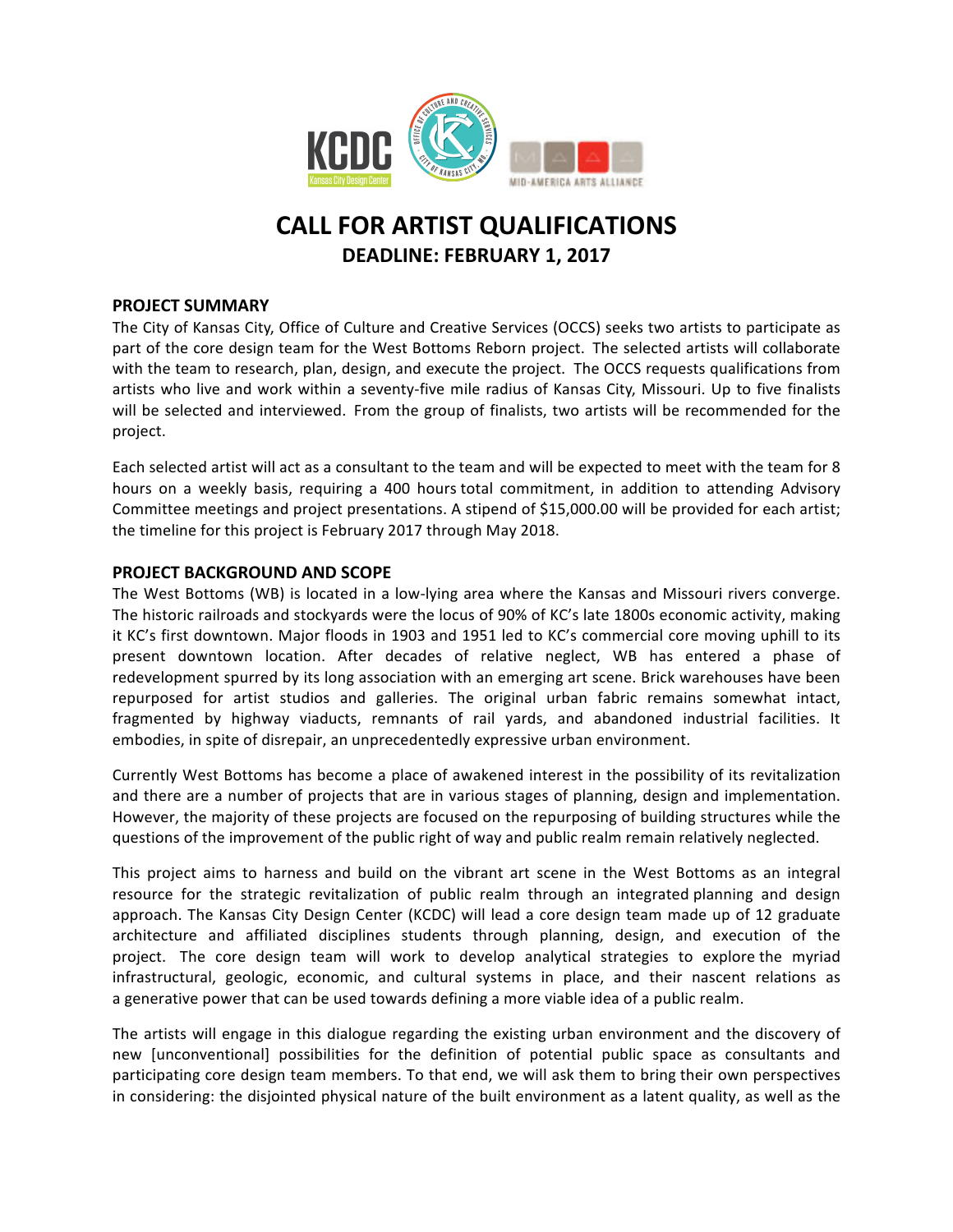impact of water, rain, and the river on the West Bottoms; the impact of economic growth and decline on the built environment; the history of the area through geography and archeology; and the relationships of adjacent narratives, both current and historic.

The benefit of the project will be twofold. First, it will provide the missing public space essential to enhancing the collective quality of life in the area. Second, it will provide a precedent and interface through which resident artists will engage with the community and secure their organic and sustained integration with the community.

The timeline for this project is February 2017 through May 2018, and is scheduled based on the following activities:

| Date(s)               | Benchmark(s)                                                              |
|-----------------------|---------------------------------------------------------------------------|
| February 2017         | Artist/teams selected                                                     |
| February - March 2017 | Inventory, analysis, and development of selection criteria for public and |
|                       | open spaces; stakeholder meeting                                          |
| <b>March 2017</b>     | Community/stakeholder presentation and initial site selections            |
| March - May 2017      | Conceptual design work for selected sites                                 |
| August 2017           | Finalize/revise conceptual design with (new) student group; selection of  |
|                       | final site for full design development                                    |
| Sept - December 2017  | Design development, construction documentation, community                 |
|                       | progress/feedback meetings, and construction fundraising campaign         |
|                       | commencement                                                              |
| January - May 2018    | Design implementation, fabrication, site installation and construction    |
| Summer 2018           | Public celebration                                                        |

## **SUBMISSION GUIDELINES - DEADLINE: FEBRUARY 1, 2017**

Interested candidates must email a Letter of Interest and Resume to: publicart@maaa.org Candidates may attach up to 5 images and/or 5 short video clips (these should be condensed to fit the maximum allowable 25mb's) or provide a website link. Please reference "West Bottoms" in the subject line.

## **EVALUATION CRITERIA**

The selection of artists shall be based on whose qualifications best meet the requirements set forth in this RFQ and show a strong interest in creative placemaking as part of a team within a public environment. The selection panel will also consider the following evaluation criteria:

- Experience or a goal of working within an integrated design team;
- Demonstrated interest in and commitment to practice of public art;
- Understanding of the issues, concepts, cultural precedents, and challenges of making public art; and
- A record of past work displaying artistic excellence and relevance, including: design, craftsmanship, execution, ideas, theories, and concepts.

## **QUESTIONS? CONTACT US AT: publicart@maaa.org** No phone calls please.